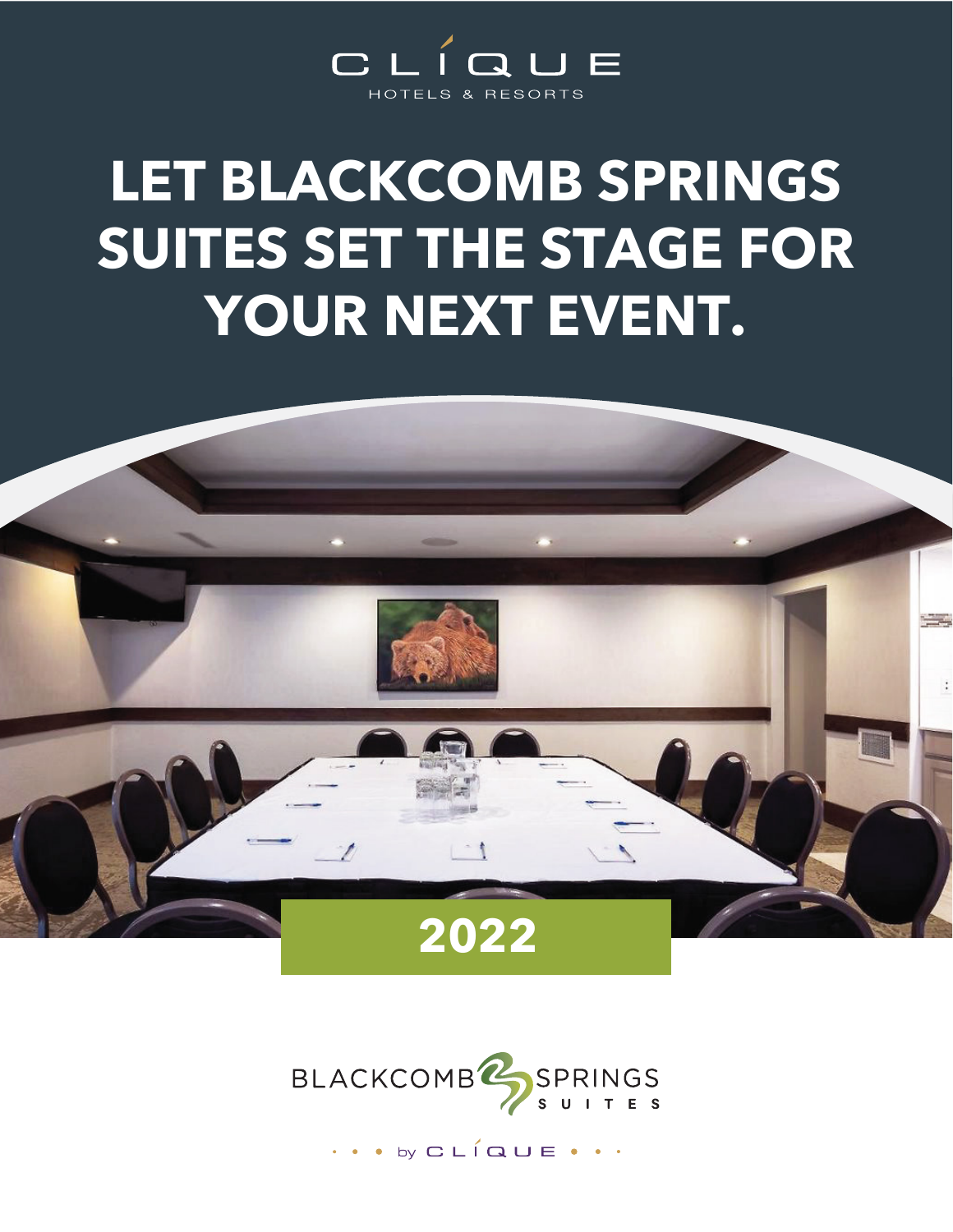

### Make your next meeting or event **a memorable experience!**

Nestled in the forest, in a peaceful and quiet enclave on the slopes of Blackcomb mountain, Blackcomb Springs Suites provides the perfect setting for your next family or business event.

Offering space for intimate and professional events, the Team at Blackcomb Springs Suites will help you and your attendees to create a unique event experience by providing the attentive and personal service touch that we are known for.

Leave the planning and execution of the event to us. Call us directly to book your next event and to ask for further information and quotes based on your ideas and catering wishes…anything is possible!

Catering is provided by Whistler Cooks and La Cantina.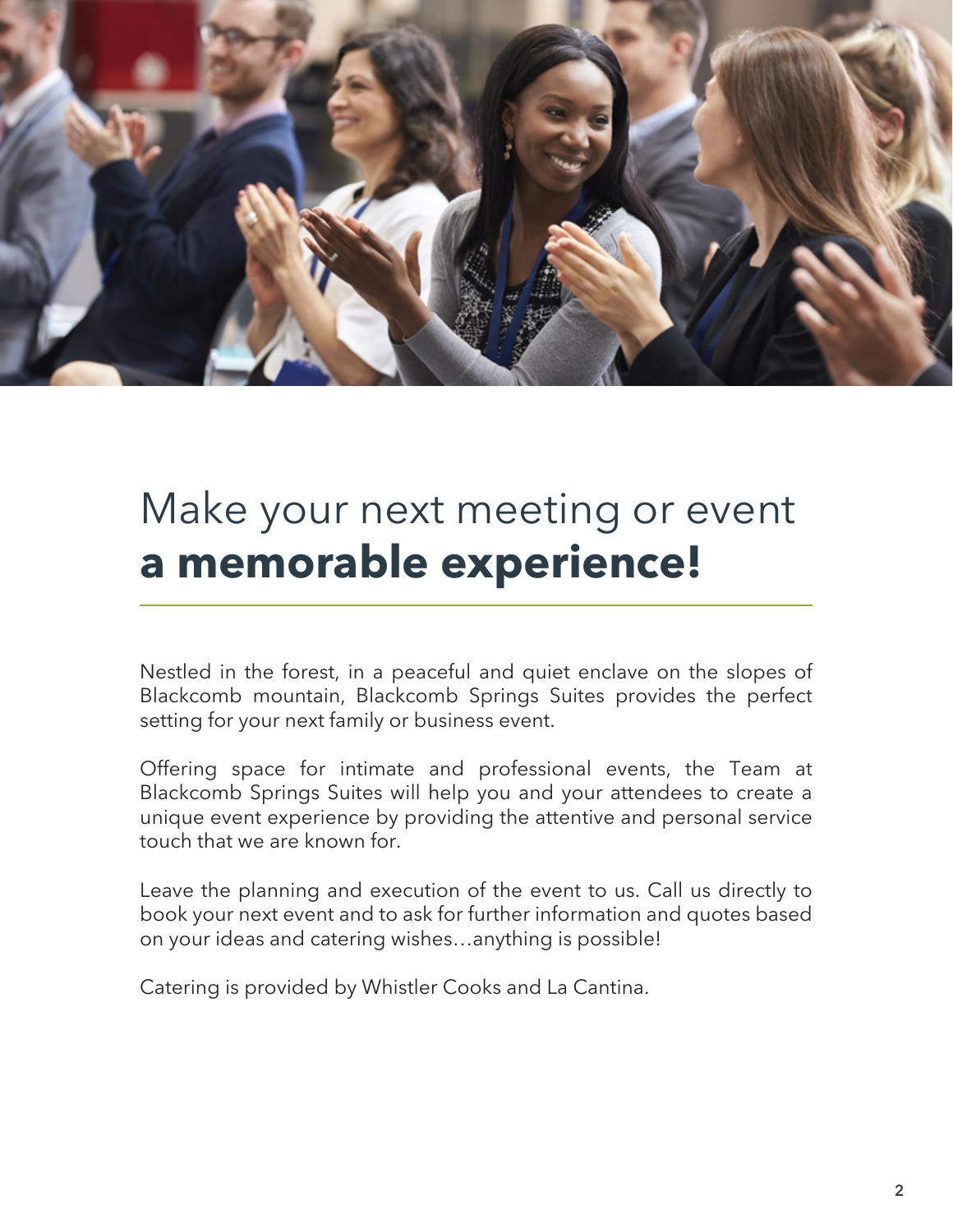

### Meeting **Rooms**

**CHEAKAMUS ROOM RENTAL FEE** ............. \$429 / full day | \$399 / 4 hours

| SIZE                | SPACE     | <b>COCKTAIL</b><br><b>STANDING</b> | COCKTAIL<br>STANDING & SEATED | <b>BANQUET &amp;</b><br><b>BUFFET</b> | <b>THEATRE</b>                | <b>CLASSROOM</b> | CONFERENCE | <b>U-SHAPED</b> | <b>RECEPTION</b> |
|---------------------|-----------|------------------------------------|-------------------------------|---------------------------------------|-------------------------------|------------------|------------|-----------------|------------------|
| 32' x 20'<br>(8ftH) | 640sq.ft. |                                    | 64                            | 48                                    | 60 comfy<br>80 <sub>max</sub> | 36               |            | 18              |                  |

### SPEARHEAD ROOM RENTAL FEE **............** \$399 / full day | \$349 / 4 hours

| SIZE                | SPACE     | <b>COCKTAIL</b><br><b>STANDING</b> | <b>COCKTAIL</b><br><b>STANDING &amp; SEATED</b> | <b>BANQUET &amp;</b><br><b>BUFFET</b> | THEATRE                       | CLASSROOM | <b>CONFERENCE</b> | <b>U-SHAPED</b> | <b>RECEPTION</b> |
|---------------------|-----------|------------------------------------|-------------------------------------------------|---------------------------------------|-------------------------------|-----------|-------------------|-----------------|------------------|
| 21' x 20'<br>(8ftH) | 420sq.ft. | 54                                 | 38                                              | 30                                    | ີ 20<br>comfy<br>40<br>40 max |           | 4                 |                 | ◡▵               |

Meeting Room rental fee waived when renting 5 or more Suites at Blackcomb Springs Suites. *Rental Fee does not include taxes, set-up and cleaning fees, food and drinks, service charges, a/v equipment.*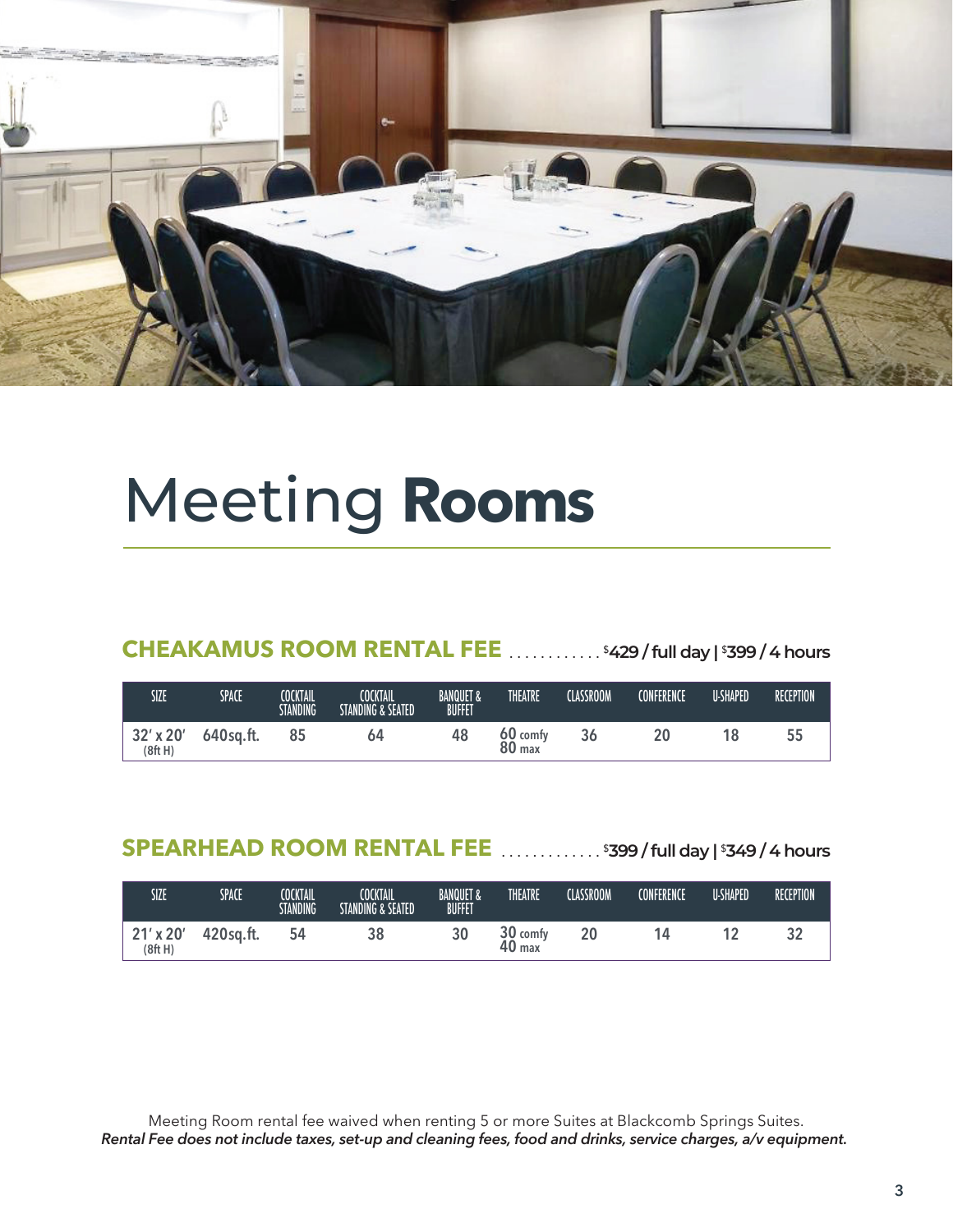

# Audio Visual **Services**

| 75" SMART TV WITH CASTING FEATURE  included           |  |
|-------------------------------------------------------|--|
|                                                       |  |
|                                                       |  |
|                                                       |  |
| <b>SOUND SYSTEM WITH SPEAKERS &amp; MIC 580 p/day</b> |  |
|                                                       |  |

### **ADDITIONAL SERVICES:**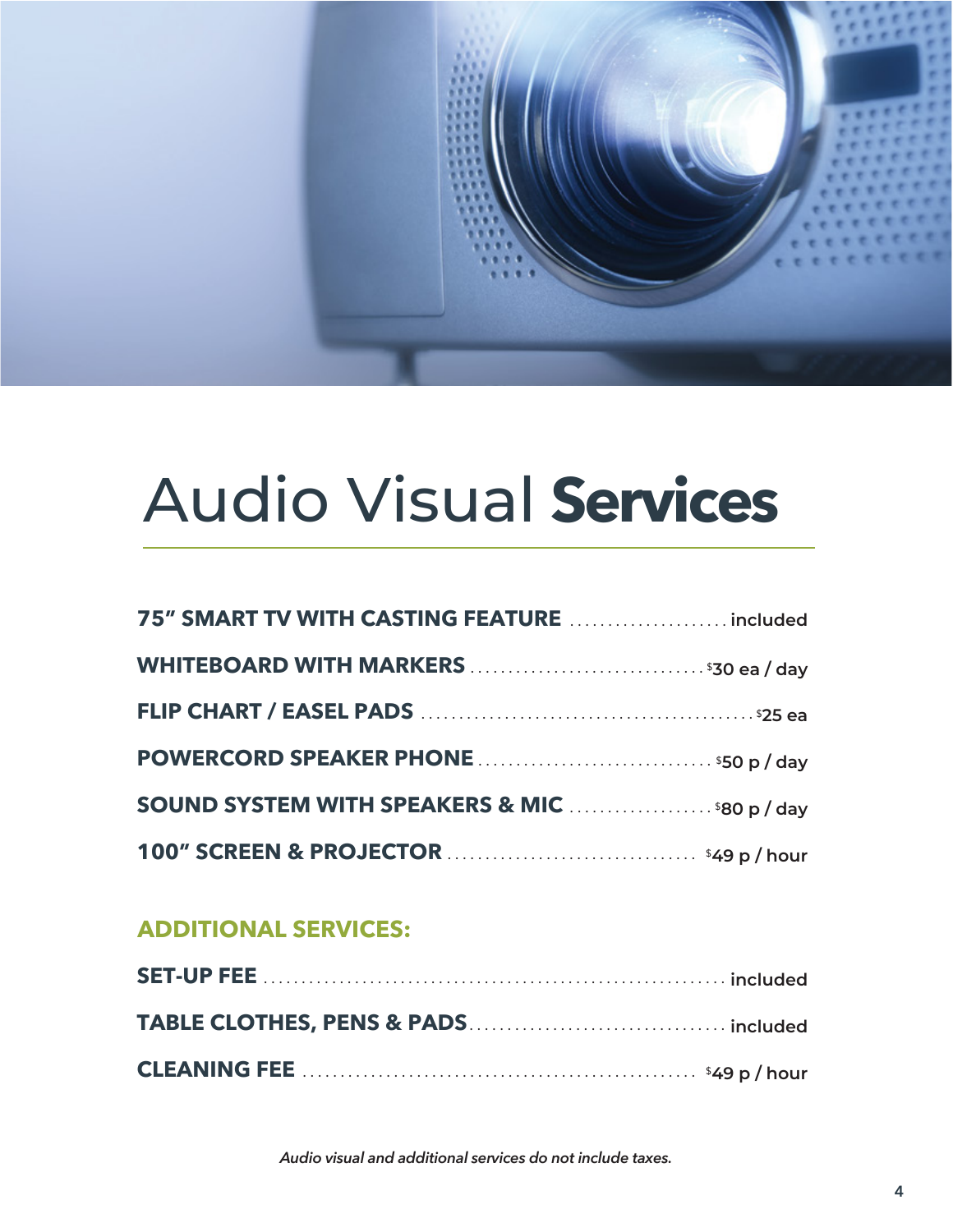

### Food & Beverage**Services**

*Minimum 15 people*

### **COFFEE SERVICE:**

| Serves approximately 30 x 8oz cups |  |
|------------------------------------|--|
| Serves approximately 80 x 8oz cups |  |

Comes with milk, cream, sugar, sweeteners and stir sticks. *Available for service with china mugs or biodegradable cups/lids.*

### **TEA SERVICE:**

| Serves approximately 30 x 8oz cups |  |
|------------------------------------|--|

#### **LARGE TEA DISPENSER** .............................................................. \$**149** each Serves approximately 80 x 8oz cups

Comes with milk, sugar, sweetener, assorted herbal and black tea bags and stir sticks. *Available for service with china mugs or biodegradable cups/lids.*

### **HOT CHOCOLATE SERVICE:**

| Serves approximately 30 x 8oz cups |  |
|------------------------------------|--|

#### **LARGE HOT CHOCOLATE DISPENSER** .................................... \$**155** each

Serves approximately 80 x 8oz cups

Available for service with china mugs or biodegradable cups/lids. *Add-on: marshmallows, whipped cream, chocolate sauce - \$4.80 per person*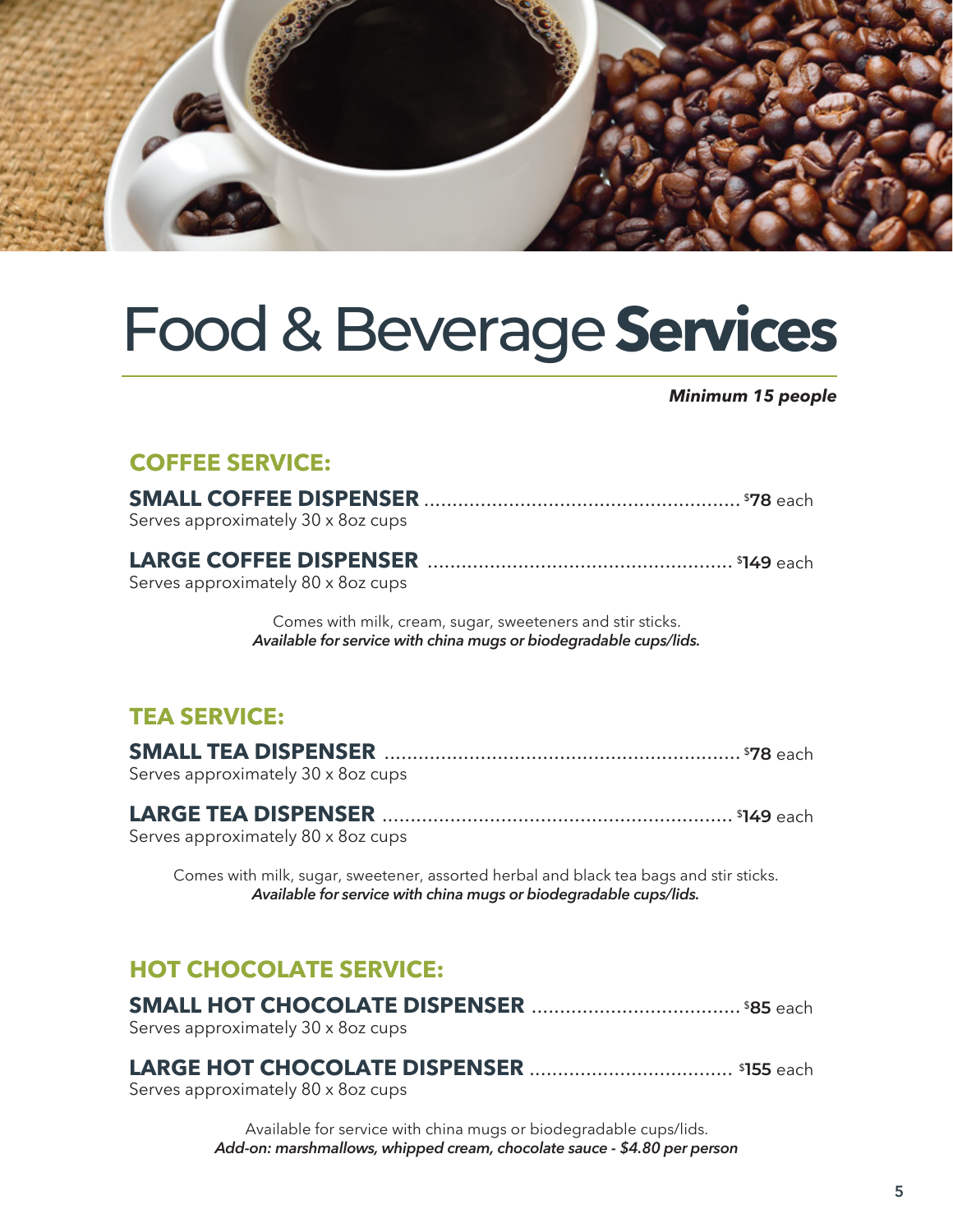

## **Platters**

| a selection of freshly prepared deli sandwiches ham, beef, turkey, chicken, vegan                                                                                                                         |
|-----------------------------------------------------------------------------------------------------------------------------------------------------------------------------------------------------------|
| a selection of freshly baked muffins                                                                                                                                                                      |
| a selection of freshly baked cookies                                                                                                                                                                      |
| a selection of seasonally available fresh fruits                                                                                                                                                          |
| a selection of freshly baked dessert squares                                                                                                                                                              |
| seasonal variety of pre-cut and whole cheeses from the region served with<br>chutneys and preserves. served with bread and crackers                                                                       |
| selection of cured meats, pâté, olives and gherkins. served with bread and crackers                                                                                                                       |
| HUMMUS PLATTER <b>CONSERVER CONSERVERS CONSERVERS CONSERVERS CONSERVERS CONSERVERS CONSERVERS CONSERVERS CONSERVERS CONSERVERS CONSERVERS CONSERVERS CONSERVERS</b><br>a homemade recipe of hummus & pita |
| <b>CRUDITES PLATTER CRUDITES CRUDITES PLATTER CRUDITES PLATTER</b><br>a selection of freshly cut vegetables with house-made ranch dip                                                                     |
| <b>DONUT PLATTER</b><br>a selection of freshly made donuts made in-house                                                                                                                                  |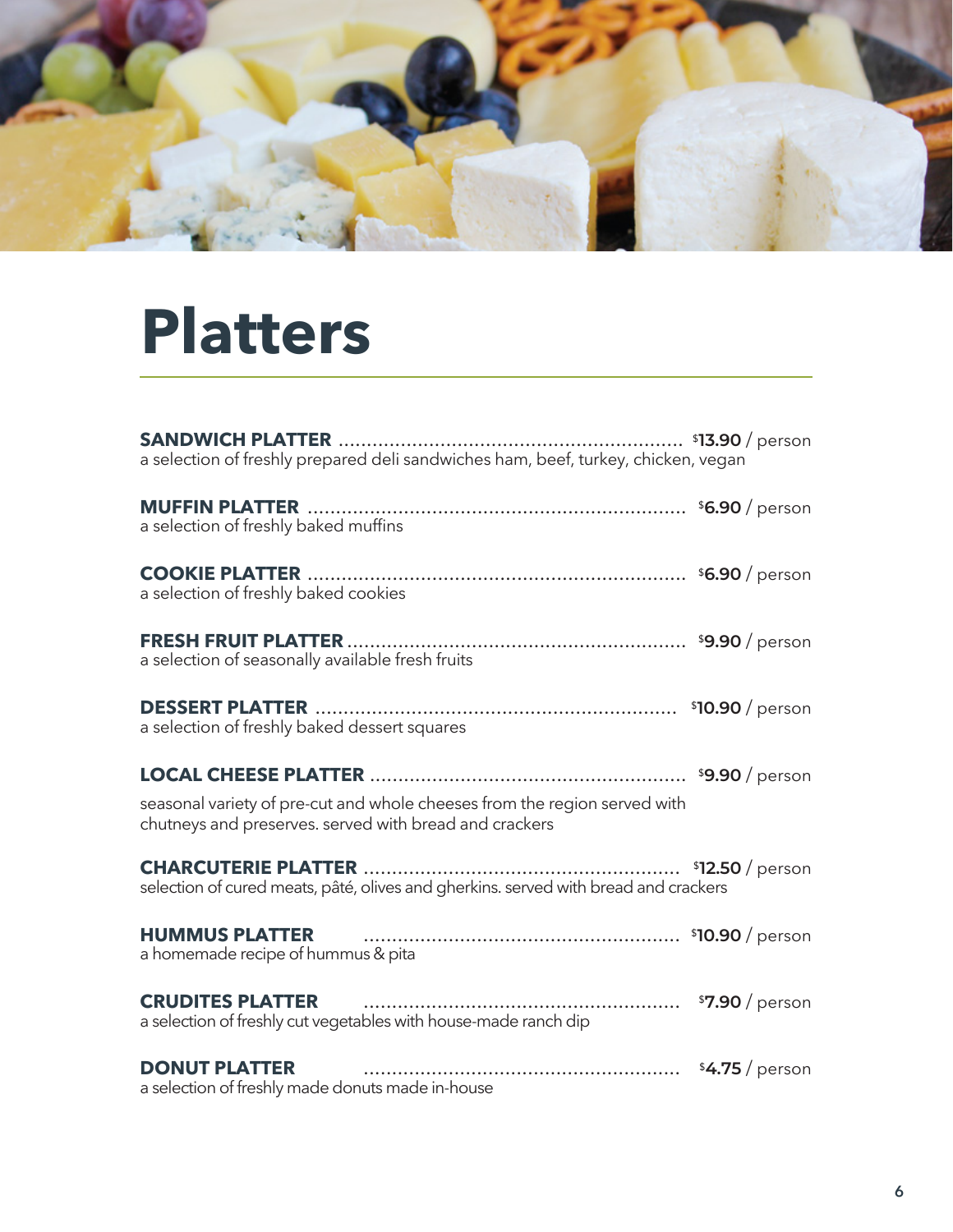

### **ADDITIONS:**

**BOTTLED BEVERAGES** ............................................................ \$**5.75** / person an assortment of juices, soft drinks,san pellegrino, bottled water

### **SET-UP CHARGE:**

**SERVICE WARE** ....................................................................... \$**3.75** / person china plates and cups, glasses, cutlery and paper napkins

*18% service charge and taxes not included.*

### **TACO BAR:**

**(11am - 8pm)** ............................................................................. \$**28.90** / person

selection of beef brisket in pasilla sauce, chicken tinga, carnitas, pulled pork, pulled jackfruit, poblano pepper with cream and corn, salsas, pico de gallo, cheese, sour cream, rice and beans and green salad

**SET-UP CHARGE** ................................................................................... \$**65**

*18% service charge and taxes not included.*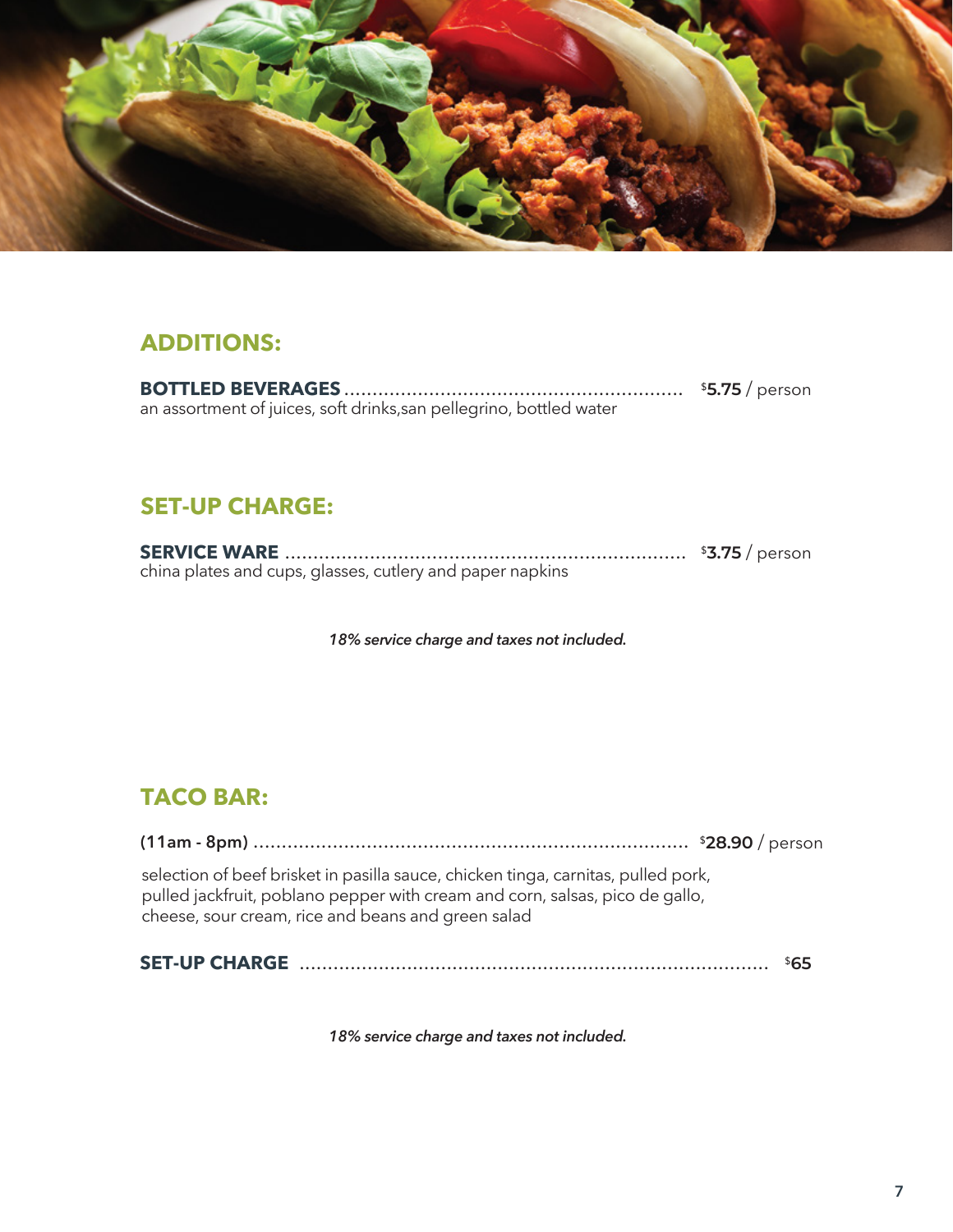# **Fine Print**

### **GUARANTEED NUMBERS**

Blackcomb Springs Suites requires the final guaranteed attendance for the number of guests who will attend the function at least seven (7) business days prior to all food and/or beverage functions. Should the Group Meeting Coordinator not receive the requested final guaranteed attendance at least (7) business days prior to the commencement of the function, the original expected attendance amount will be charged. If additional meals are requested after the final guaranteed attendance is given, please notify your Group Meeting Coordinator immediately, and we will make every effort to accomodate your request. Functions with 9 or less delegates will be charged a one time set up fee of one hundred and fifty dollars (\$150).

### **FOOD FACTS**

All food and beverages that are served or consumed in the hotel meeting and function areas must be purchased exclusively from Blackcomb Springs Suites. A final and complete menu must be submitted to your Group Meeting Coordinator at least fourteen (14) days prior to the commencement of the function. Blackcomb Springs Suite reserves the right to make reasonable substitutions on the menus to adjust for fluctuations in market prices and/or commodity shortages.

### **BEVERAGE SERVICE**

In line with the British Columbia's Liquor Regulation Branch, Blackcomb Springs Suites cannot provide, sell or serve liquor. However, the event organizer can provide its own for the event. Liquor must be consumed within the event room. You can hire a commercial caterer to provide liquor service under specific licensing regulations.

### **DIETARY RESTRICTIONS & ALLERGIES**

We are pleased to accommodate dietary requirements and allergy meal requests where possible. We can accommodate gluten free, nut free, dairy free, vegan and vegetarian options for an extra three (\$3) per person. Please provide the requirements seven (7) business days prior to the event with the final guarantees. Food is prepared in a commercial kitchen that is not a nut-free or allergen free environment. We make every effort to accommodate all requests, however we cannot guarantee that our product has not come into contact with allergens at some point within the food supply chain.

### **OUTSIDE FOOD SERVICE**

Blackcomb Springs Suites does not permit outside food service to be brought into the premises. Exceptions to this include: Wedding Cakes, Kosher meals, and severe allergies. A food waiver must be filled out and signed and approved by Blackcomb Springs Suites at least fifteen (15) business days prior to the function if outside food is permitted to be brought in.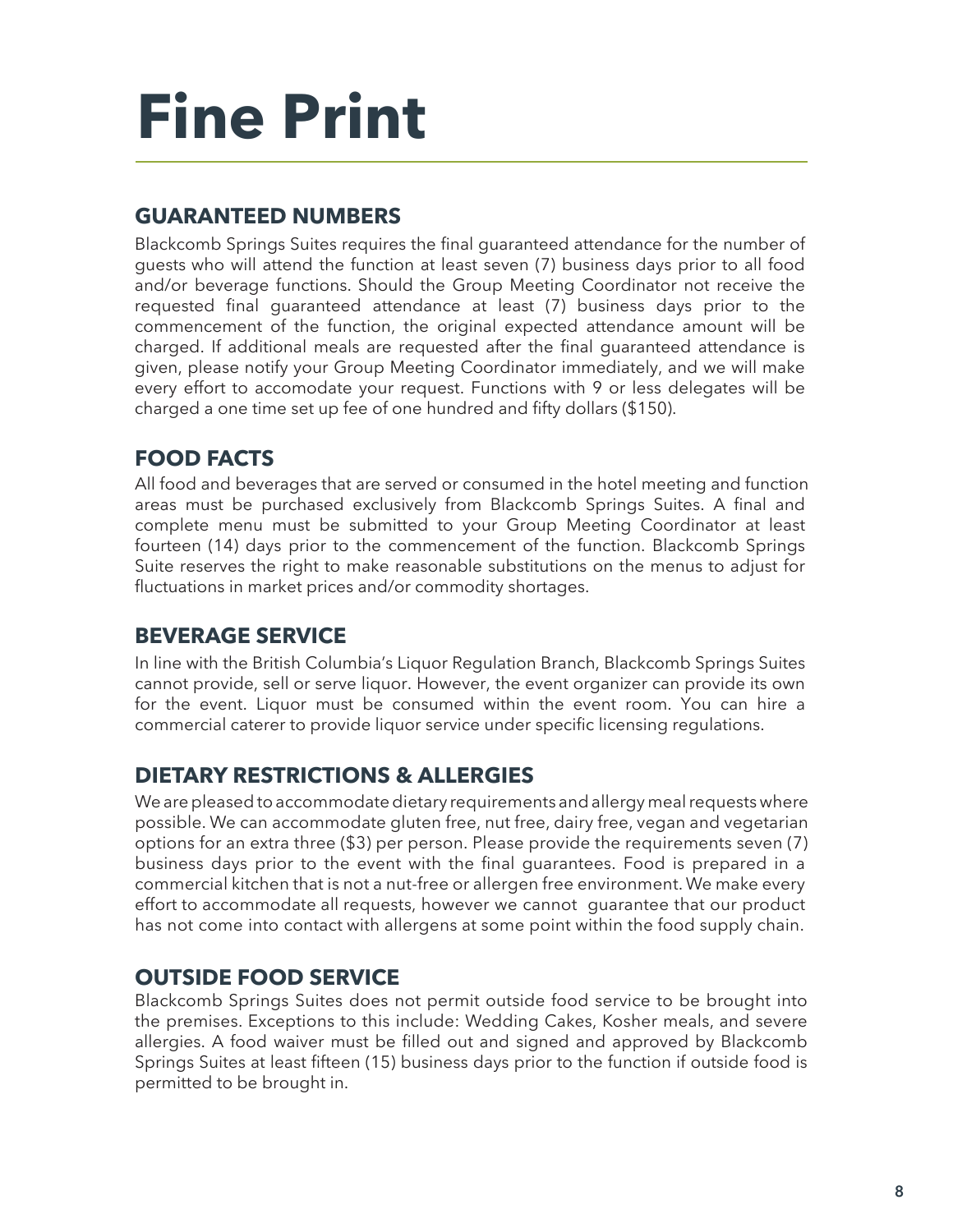#### **DEPOSIT & PAYMENT REQUIREMENTS**

The following payment schedule is required to guarantee your program. An initial non-refundable deposit of five hundred (\$500) is required to guarantee and secure your function date(s) and time(s). The remaining balance shall be paid upon check out. Failure to submit the initial deposit within 72 hours of receiving the signed contract, may result in cancellation of your function date(s) unless other written arrangements are made in advance.

### **CANCELLATION POLICY**

Event cancellations may only be made by the person whose name appears on the event contract. If you need to cancel your function, you must call and speak directly with your Group Meeting Coordinator Monday through Friday between the hours of 8:30 a.m. and 5:00 p.m. Pacific Time (PT). If the event is canceled within thirty (30) days of the function, all deposits paid will be forfeited. If the cancellation is made within fifteen (15) days of the function date, one hundred (100%) of the contract price as outlined on the Banquet Event Order will be invoiced. The hotel also reserves the right to cancel the event under circumtances that are deemed a violation of hotel policies and procedures.

### **TAXES & SERVICE CHARGES**

All functions are subject to a Gratuity Service Charge of 18% plus 5% GST (Goods & Services Tax). All equipment rentals, bar set-up, liquor licenses, dance floor labour charges, and room rental charges are subject to 5% GST.

#### **RESPONSIBILITY FOR ITEMS**

Blackcomb Springs Suites is not responsible for damage or loss of any articles or merchandise left in the hotel prior to, during, or following your function.

### **PACKAGE RECEIVING AND/OR STORAGE**

Blackcomb Springs Suites will accept packages within seventy-two (72) hours of the start of your function. Packages need to include the following information: 1) name of the group, 2) name of company contact, 3) name of the "Group Meeting Coordinator", 4) name of actual meeting, and 5) date(s) of the actual function. All related equipment, crates, boxes etc., must be removed from the premises upon conclusion of the function. Blackcomb Springs Suites accepts no responsibility for stored items. No COD's will be accepted.

### **SECURITY**

Blackcomb Springs Suites at its sole discretion may require your Group to provide licensed, uniformed security personnel for social functions that exceed 60 persons in attendance at the Group's expense. Security personnel, if required, are retained to ensure the safety of both the Group's attendees as well as guests of the Hotel.